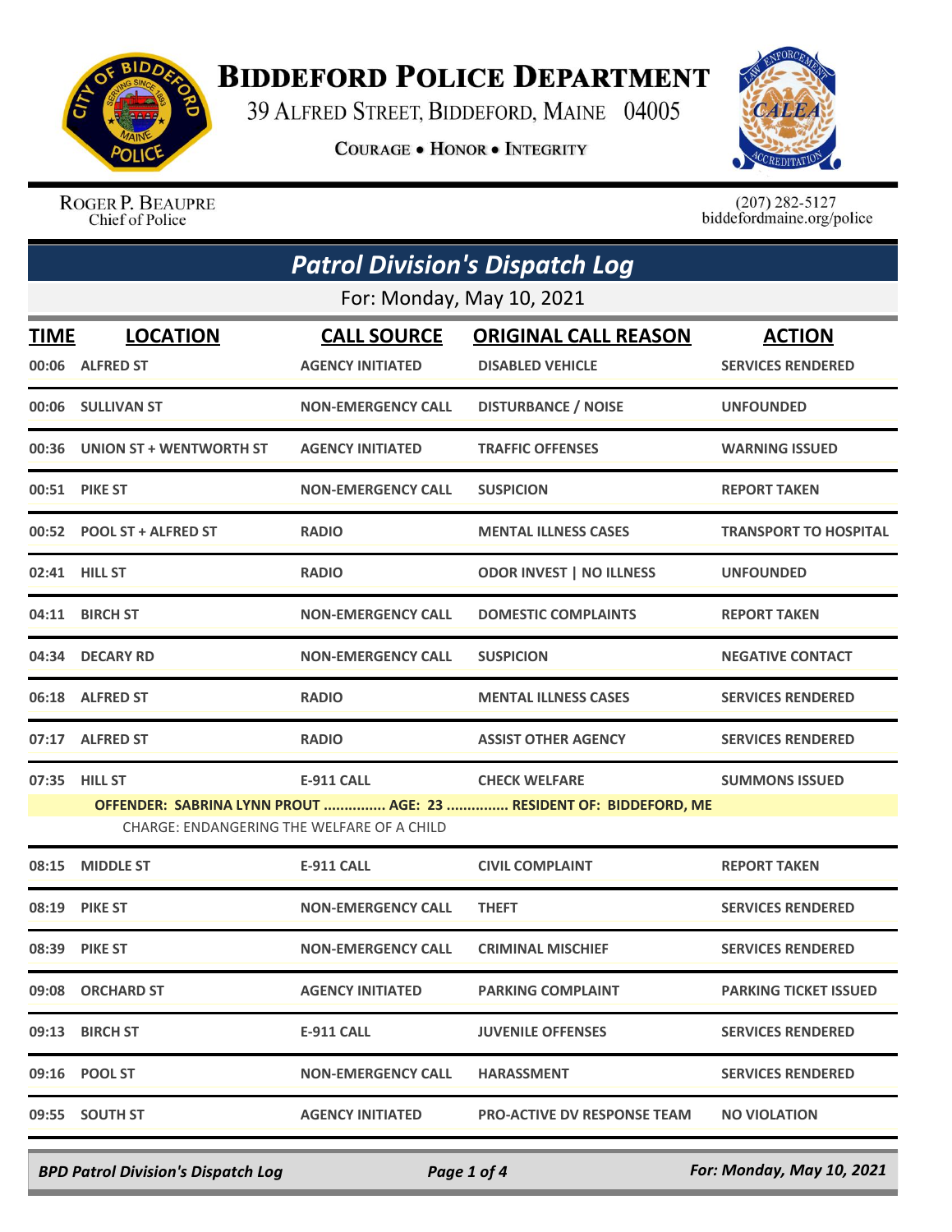| <u>TIME</u> | <b>LOCATION</b>                                                            | <b>CALL SOURCE</b>        | <b>ORIGINAL CALL REASON</b>                                           | <b>ACTION</b>             |
|-------------|----------------------------------------------------------------------------|---------------------------|-----------------------------------------------------------------------|---------------------------|
|             | 10:13 ALFRED ST                                                            | <b>WALK-IN AT STATION</b> | <b>COURT ORDERED CHECK IN</b>                                         | <b>SERVICES RENDERED</b>  |
| 10:31       | <b>SHOPS WAY</b>                                                           | <b>NON-EMERGENCY CALL</b> | <b>CIVIL COMPLAINT</b>                                                | <b>CIVIL COMPLAINT</b>    |
| 10:48       | <b>BIRCH ST</b>                                                            | <b>NON-EMERGENCY CALL</b> | <b>FRAUD / SCAM</b>                                                   | <b>WARNING ISSUED</b>     |
| 11:00       | <b>STATE ST</b>                                                            | <b>E-911 CALL</b>         | <b>MEDICAL W/ ASSIST</b>                                              | <b>NO ACTION REQUIRED</b> |
| 11:03       | <b>ELM ST</b>                                                              | <b>NON-EMERGENCY CALL</b> | <b>DISTURBANCE / NOISE</b>                                            | <b>SUMMONS ISSUED</b>     |
|             | <b>CHARGE: CRIMINAL TRESPASS</b><br>CHARGE: VIOLATING CONDITION OF RELEASE |                           | OFFENDER: ANTHONY SCOTT LAPOINTE  AGE: 25  RESIDENT OF: BIDDEFORD, ME |                           |
| 11:07       | <b>SOUTH ST</b>                                                            | E-911 CALL                | <b>DOMESTIC COMPLAINTS</b>                                            | <b>REPORT TAKEN</b>       |
| 11:23       | <b>ORCHARD ST</b>                                                          | <b>NON-EMERGENCY CALL</b> | <b>FRAUD / SCAM</b>                                                   | <b>SERVICES RENDERED</b>  |
| 11:37       | <b>SOUTH ST + SOUTHVIEW DR</b>                                             | <b>AGENCY INITIATED</b>   | <b>TRAFFIC OFFENSES</b>                                               | <b>WARNING ISSUED</b>     |
| 11:45       | <b>BIDDEFORD GATEWAY CTR</b>                                               | <b>E-911 CALL</b>         | 911 MISUSE                                                            | <b>WARNING ISSUED</b>     |
| 11:46       | <b>SOUTH ST + BRIARWOOD DR</b>                                             | <b>AGENCY INITIATED</b>   | <b>TRAFFIC OFFENSES</b>                                               | <b>VSAC ISSUED</b>        |
| 11:55       | <b>SOUTH ST + SOUTHVIEW DR</b>                                             | <b>AGENCY INITIATED</b>   | <b>TRAFFIC OFFENSES</b>                                               | <b>WARNING ISSUED</b>     |
| 12:04       | <b>SOUTH ST</b>                                                            | <b>AGENCY INITIATED</b>   | <b>TRAFFIC OFFENSES</b>                                               | <b>WARNING ISSUED</b>     |
| 12:07       | <b>EDWARDS AVE + ALFRED ST</b>                                             | <b>NON-EMERGENCY CALL</b> | <b>ARTICLES LOST/FOUND</b>                                            | <b>SERVICES RENDERED</b>  |
| 12:13       | <b>SOUTH ST + WESTERN AVE</b>                                              | <b>AGENCY INITIATED</b>   | <b>TRAFFIC OFFENSES</b>                                               | <b>WARNING ISSUED</b>     |
| 12:20       | <b>MAPLEWOOD AVE + SOUTH ST</b>                                            | <b>AGENCY INITIATED</b>   | <b>TRAFFIC OFFENSES</b>                                               | <b>WARNING ISSUED</b>     |
|             | 12:28 SOUTH ST + PAQUIN AVE                                                | <b>AGENCY INITIATED</b>   | <b>TRAFFIC OFFENSES</b>                                               | <b>WARNING ISSUED</b>     |
|             | 12:32 SOUTH ST                                                             | E-911 CALL                | <b>CIVIL COMPLAINT</b>                                                | <b>SERVICES RENDERED</b>  |
|             | 12:35 SOUTH ST                                                             | <b>AGENCY INITIATED</b>   | <b>TRAFFIC OFFENSES</b>                                               | <b>WARNING ISSUED</b>     |
|             | 12:41 HIGH ST                                                              | <b>NON-EMERGENCY CALL</b> | <b>FRAUD / SCAM</b>                                                   | <b>SERVICES RENDERED</b>  |
|             | 12:48 SOUTH ST + MAPLEWOOD AVE                                             | <b>AGENCY INITIATED</b>   | <b>TRAFFIC OFFENSES</b>                                               | <b>WARNING ISSUED</b>     |
|             | 12:56 SOUTH ST + WESTERN AVE                                               | <b>AGENCY INITIATED</b>   | <b>TRAFFIC OFFENSES</b>                                               | <b>WARNING ISSUED</b>     |
| 13:03       | <b>SOUTH ST + SOUTHVIEW DR</b>                                             | <b>AGENCY INITIATED</b>   | <b>TRAFFIC OFFENSES</b>                                               | <b>WARNING ISSUED</b>     |
|             | 13:20 WEST ST                                                              | <b>AGENCY INITIATED</b>   | <b>TRAFFIC OFFENSES</b>                                               | <b>WARNING ISSUED</b>     |
|             | 13:25 ELM ST                                                               | <b>NON-EMERGENCY CALL</b> | <b>SHOPLIFTING</b>                                                    | <b>SERVICES RENDERED</b>  |
|             |                                                                            |                           |                                                                       |                           |

*BPD Patrol Division's Dispatch Log Page 2 of 4 For: Monday, May 10, 2021*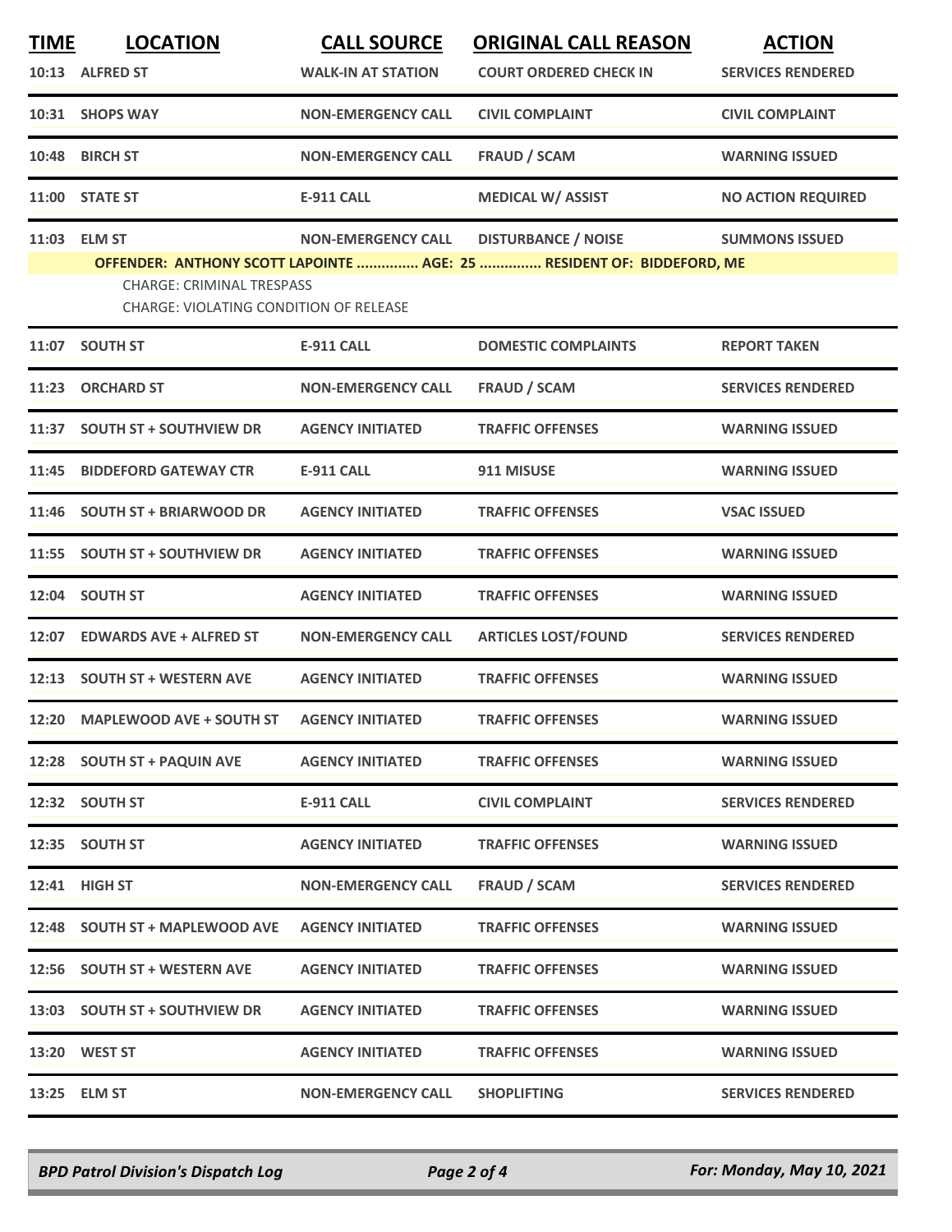| <b>TIME</b> | <b>LOCATION</b>                | <b>CALL SOURCE</b>        | <b>ORIGINAL CALL REASON</b> | <b>ACTION</b>            |
|-------------|--------------------------------|---------------------------|-----------------------------|--------------------------|
|             | 13:26 WEST ST                  | <b>AGENCY INITIATED</b>   | <b>TRAFFIC OFFENSES</b>     | <b>VSAC ISSUED</b>       |
|             | 13:45 WEST ST                  | <b>AGENCY INITIATED</b>   | <b>TRAFFIC OFFENSES</b>     | <b>WARNING ISSUED</b>    |
|             | 13:52 WEST ST                  | <b>AGENCY INITIATED</b>   | <b>TRAFFIC OFFENSES</b>     | <b>WARNING ISSUED</b>    |
|             | 14:03 WEST ST                  | <b>AGENCY INITIATED</b>   | <b>TRAFFIC OFFENSES</b>     | <b>VSAC ISSUED</b>       |
|             | 14:06 ALFRED ST                | <b>NON-EMERGENCY CALL</b> | <b>TRESPASSING</b>          | <b>FIELD INTERVIEW</b>   |
|             | 14:21 WEST ST                  | <b>AGENCY INITIATED</b>   | <b>TRAFFIC OFFENSES</b>     | <b>WARNING ISSUED</b>    |
|             | 14:34 WEST ST                  | <b>AGENCY INITIATED</b>   | <b>TRAFFIC OFFENSES</b>     | <b>VSAC ISSUED</b>       |
|             | 14:34 HIGH ST                  | <b>NON-EMERGENCY CALL</b> | <b>CHECK WELFARE</b>        | <b>SERVICES RENDERED</b> |
|             | 14:49 MEDICAL CENTER DR        | <b>E-911 CALL</b>         | 911 MISUSE                  | <b>SERVICES RENDERED</b> |
|             | <b>14:58 WEST ST</b>           | <b>AGENCY INITIATED</b>   | <b>TRAFFIC OFFENSES</b>     | <b>WARNING ISSUED</b>    |
|             | 15:02 WEST ST                  | <b>AGENCY INITIATED</b>   | <b>TRAFFIC OFFENSES</b>     | <b>WARNING ISSUED</b>    |
|             | 15:30 SOUTH ST                 | <b>AGENCY INITIATED</b>   | <b>TRAFFIC OFFENSES</b>     | <b>WARNING ISSUED</b>    |
|             | <b>15:41 RIVER RD</b>          | <b>AGENCY INITIATED</b>   | <b>TRAFFIC OFFENSES</b>     | <b>WARNING ISSUED</b>    |
|             | 15:51 FRANKLIN ST              | <b>WALK-IN AT STATION</b> | <b>ARTICLES LOST/FOUND</b>  | <b>REPORT TAKEN</b>      |
|             | 15:59 SOUTH ST                 | <b>AGENCY INITIATED</b>   | <b>TRAFFIC OFFENSES</b>     | <b>WARNING ISSUED</b>    |
|             | <b>15:59 MEDICAL CENTER DR</b> | <b>E-911 CALL</b>         | 911 MISUSE                  | <b>SERVICES RENDERED</b> |
|             | 16:22 WEST ST                  | E-911 CALL                | 911 MISUSE                  | <b>DISPATCH HANDLED</b>  |
|             | 17:04 HILL ST                  | <b>NON-EMERGENCY CALL</b> | <b>PARKING COMPLAINT</b>    | <b>GONE ON ARRIVAL</b>   |
|             | 17:08 HIGH ST + POOL ST        | NON-EMERGENCY CALL        | <b>CHECK WELFARE</b>        | <b>SERVICES RENDERED</b> |
|             | 17:15 POOL ST + HILLS BEACH RD | <b>AGENCY INITIATED</b>   | <b>TRAFFIC OFFENSES</b>     | <b>WARNING ISSUED</b>    |
|             | 17:30 HORRIGAN CT              | E-911 CALL                | HARASSMENT                  | <b>REPORT TAKEN</b>      |
|             | <b>18:20 FALL ST</b>           | E-911 CALL                | <b>MISSING PERSON</b>       | <b>SERVICES RENDERED</b> |
|             | 18:20 HAZEL ST                 | <b>NON-EMERGENCY CALL</b> | <b>MISSING PERSON</b>       | <b>SERVICES RENDERED</b> |
|             | <b>18:30 PIKE ST</b>           | <b>NON-EMERGENCY CALL</b> | <b>PARKING COMPLAINT</b>    | <b>UNFOUNDED</b>         |
|             | 19:20 WEST ST                  | <b>AGENCY INITIATED</b>   | <b>TRAFFIC OFFENSES</b>     | <b>VSAC ISSUED</b>       |
|             | 19:20 WENTWORTH ST             | <b>NON-EMERGENCY CALL</b> | <b>HARASSMENT</b>           | <b>REPORT TAKEN</b>      |
|             |                                |                           |                             |                          |

*BPD Patrol Division's Dispatch Log Page 3 of 4 For: Monday, May 10, 2021*